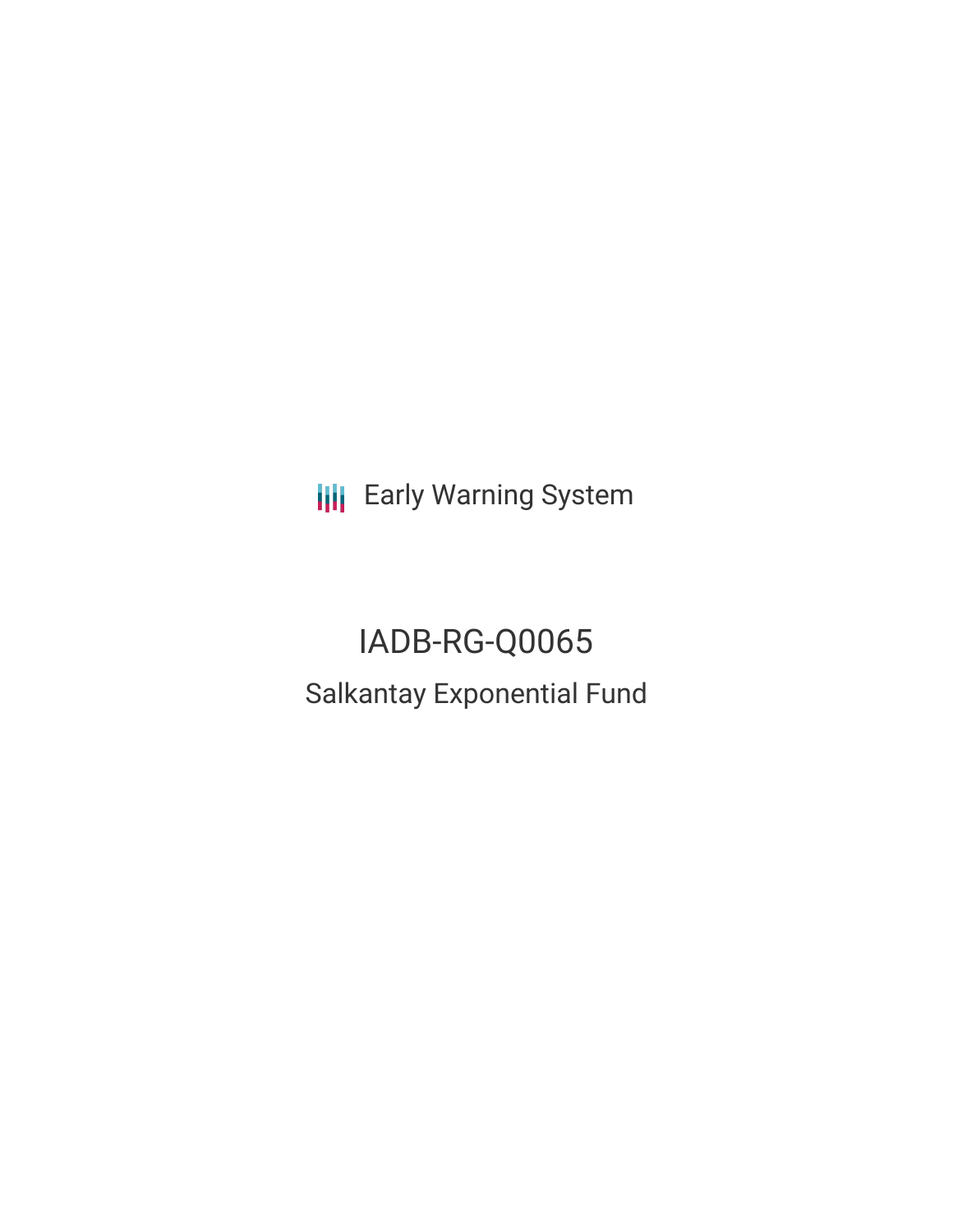

## **Quick Facts**

| <b>Financial Institutions</b>  | Inter-American Development Bank (IADB)            |
|--------------------------------|---------------------------------------------------|
| <b>Status</b>                  | Active                                            |
| <b>Bank Risk Rating</b>        | B                                                 |
| <b>Voting Date</b>             | 2020-12-17                                        |
| <b>Borrower</b>                | Regional                                          |
| <b>Sectors</b>                 | Education and Health, Finance, Industry and Trade |
| <b>Investment Type(s)</b>      | Equity                                            |
| <b>Investment Amount (USD)</b> | \$4.50 million                                    |
| <b>Project Cost (USD)</b>      | \$25.00 million                                   |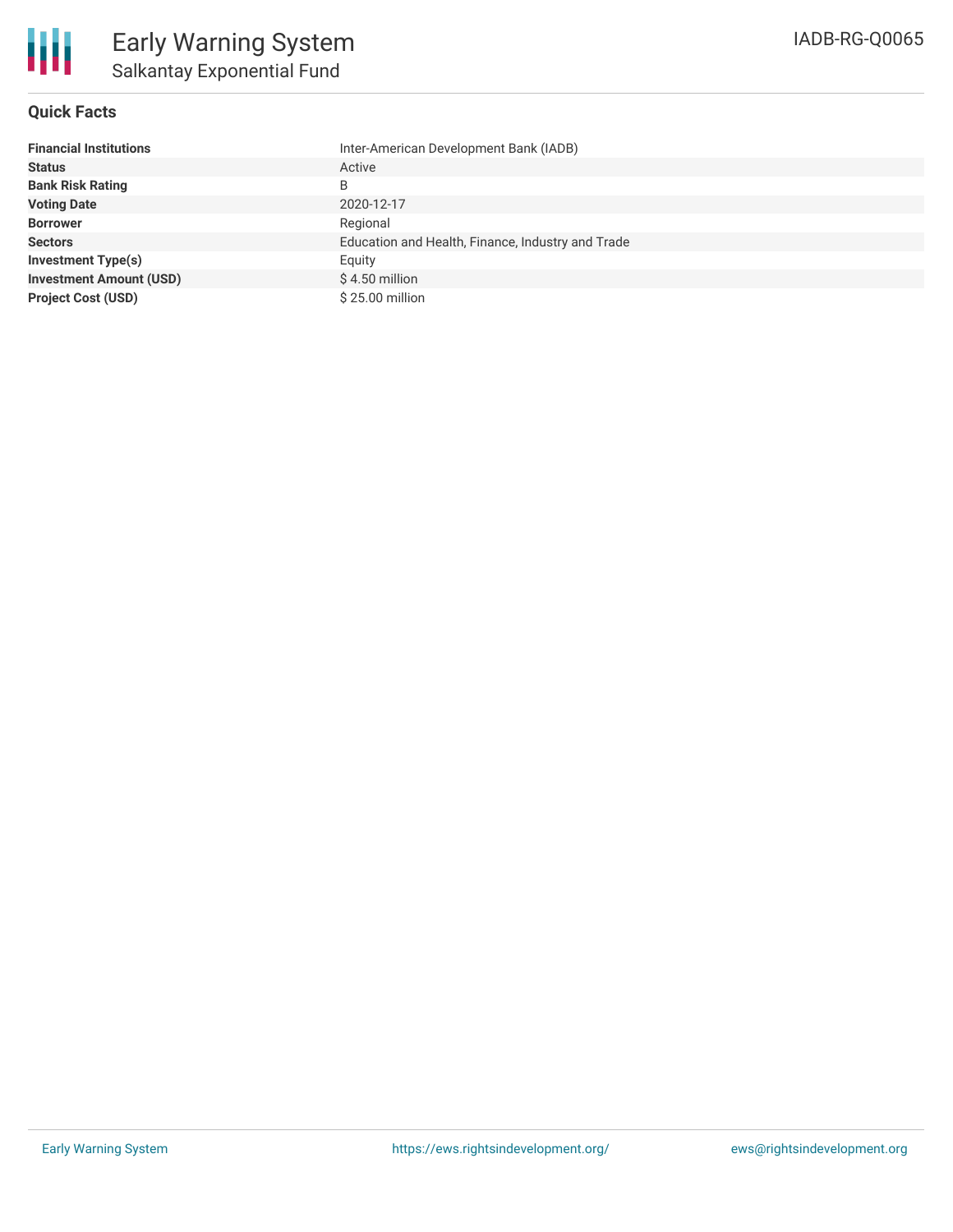

### **Project Description**

SXF seeks to invest in technology-enabled ventures that solve major regional problems, that seek to grow in Latin America and connect with the world. Although the fund is multisectoral, strategic verticals have been defined, aligned to segments where the greatest gaps are identified and in which the Salkantay team has greater experience and capacity to generate value and impact; These are: the development of Smart Cities (ie: logistics, e-commerce), the creation and promotion of access to better products and services (ie: fintech, edtech, healthtech) and the development of platforms, products and services that allow achieving greater competitiveness for micro, small and medium-sized companies. Investment in these sectors has become even more relevant in the current situation, as these are the companies that are leading the processes of adaptation to the new reality (for example, the future of work, education and health) and economic recovery .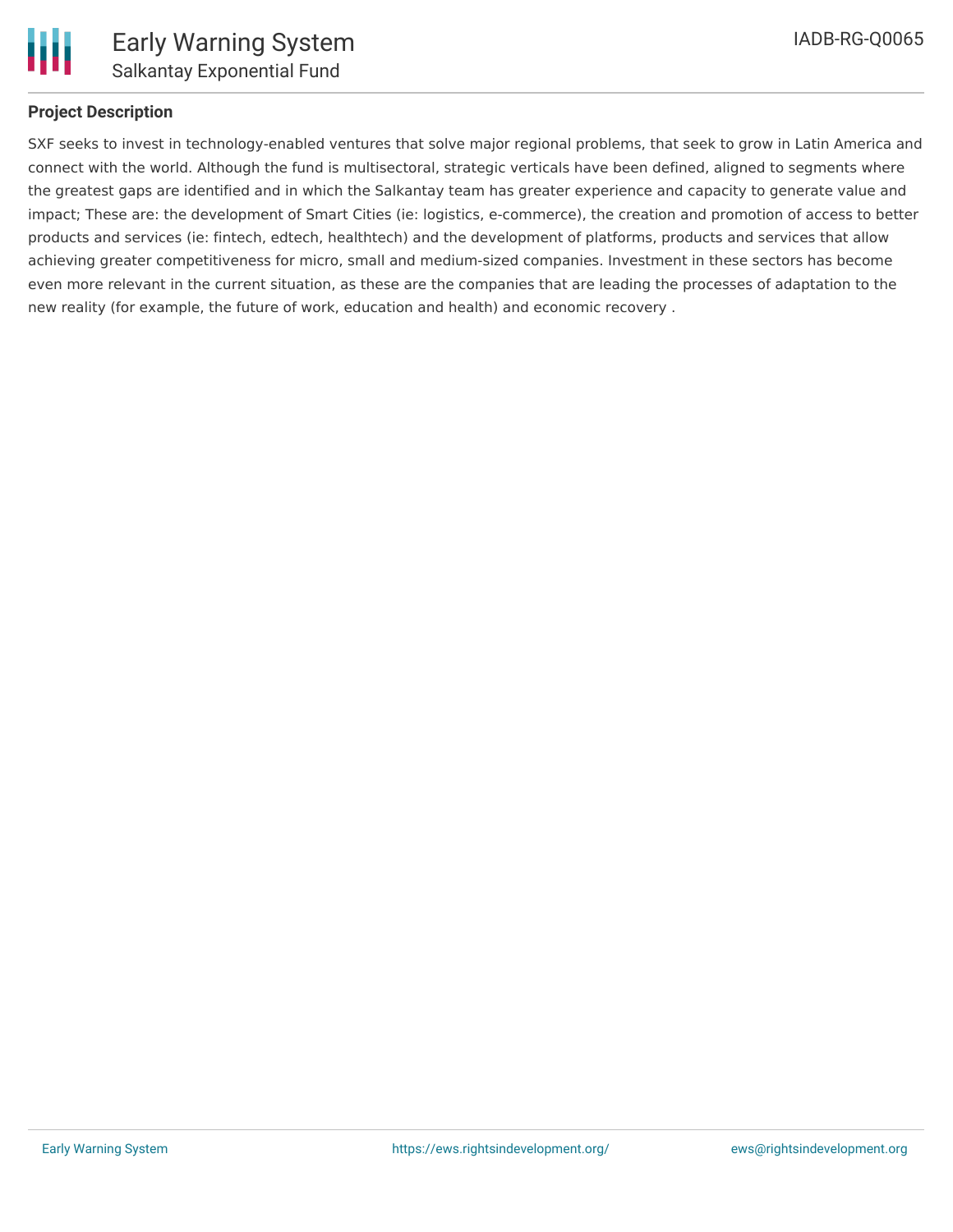

### **Investment Description**

• Inter-American Development Bank (IADB)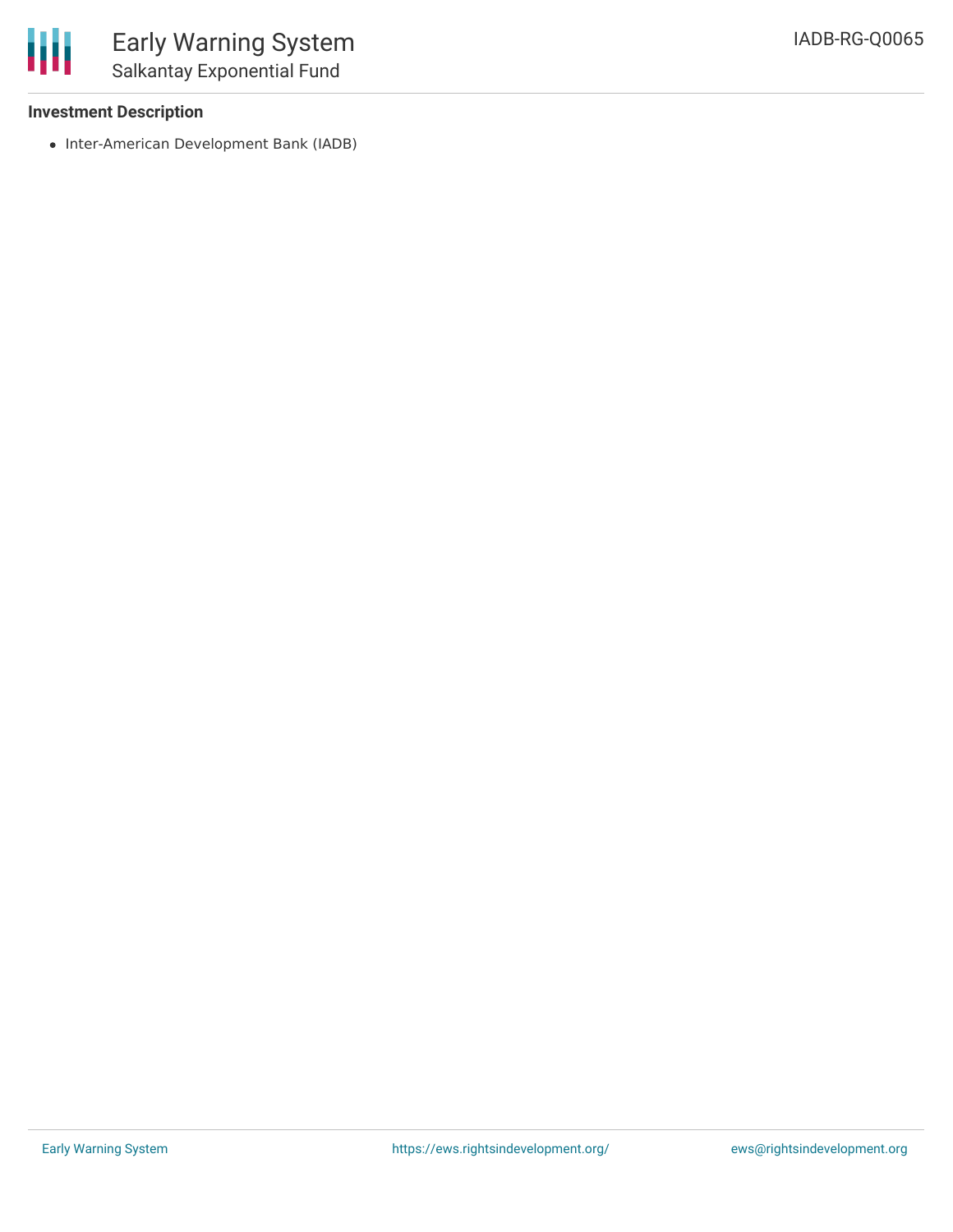

# Early Warning System Salkantay Exponential Fund

| <b>Private Actor 1</b>   | <b>Private Actor</b><br><sup>1</sup> Role | <b>Private Actor</b><br>l Sector | <b>Relation</b>          | <b>Private Actor 2</b>     | <b>Private Actor</b><br>2 Role | <b>Private Actor</b><br>2 Sector |  |
|--------------------------|-------------------------------------------|----------------------------------|--------------------------|----------------------------|--------------------------------|----------------------------------|--|
| $\overline{\phantom{0}}$ | $\sim$                                    | $\overline{\phantom{0}}$         | $\overline{\phantom{0}}$ | Salkantay Exponential Fund | Undisclosed                    | Finance                          |  |